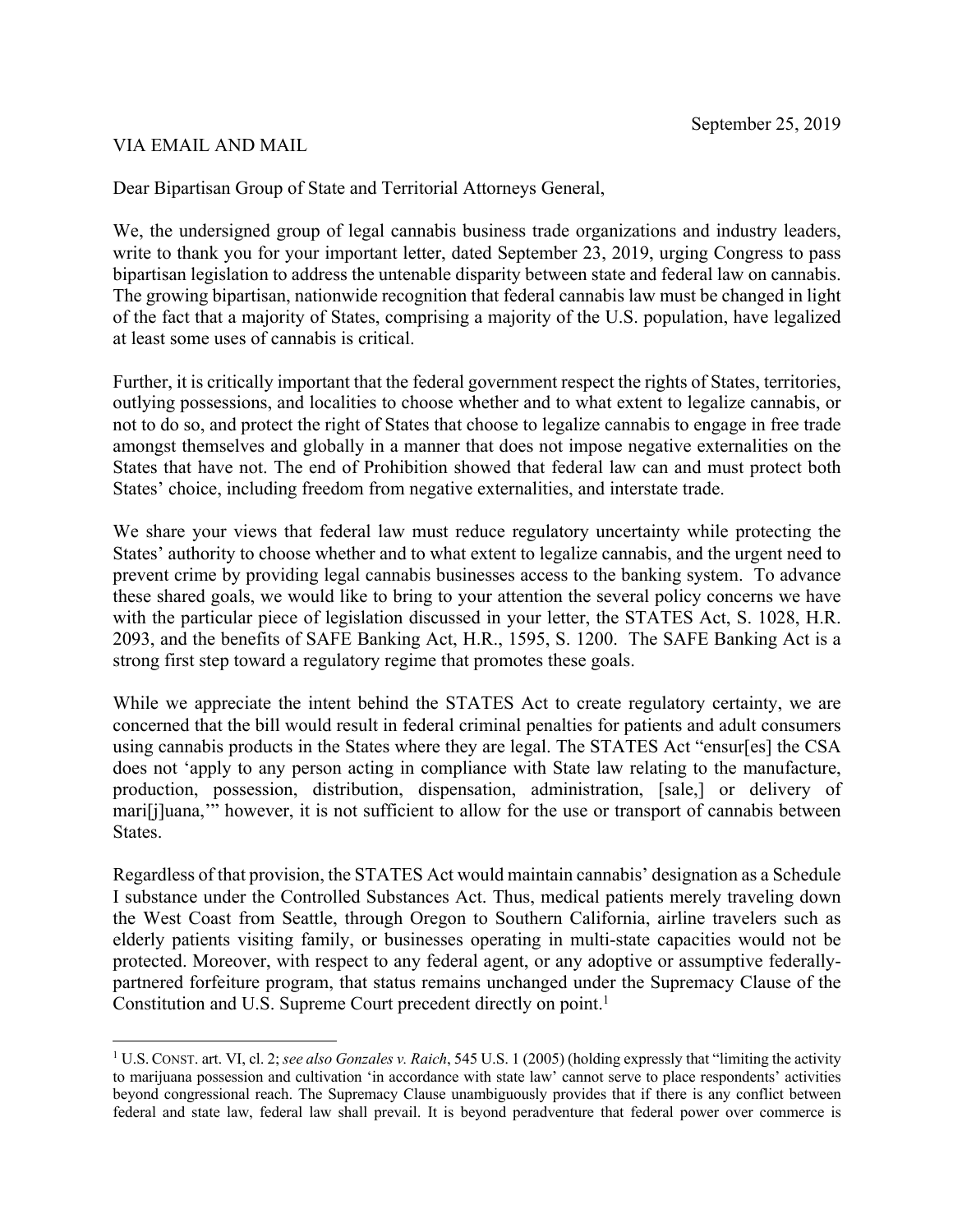The adverse effects of this aspect of the bill would be significant. Millions of Americans use cannabis to treat medical conditions, including pain management. Many patients rely on legal medicinal cannabis as an alternative to or a means to stop using addictive pain-killers like opioids. For patients that might be confused about the intricacies of Commerce Clause regulation and hermetic marketplaces, the STATES Act would result in stiff federal criminal penalties and forfeitures.2

In fact, the STATES Act would both create and compound this problem because all state-licensed packaging of legal cannabis products bears a state-specific moniker that a police officer could see in plain sight. As a result, law enforcement would be immediately aware that the individual is in possession of a cannabis product that is legal in the state of origin but not in the state of transport, creating substantial criminal liability for residents and tourists, irrespective of the State's choice to legalize or decriminalize cannabis.

Moreover, we are concerned that the STATES Act would create barriers to accessing banking services for legal cannabis businesses, and presents more questions than answers with respect to interstate trade and transport in cannabis products among legal States. With respect to banking access, we share your concern that "financial institutions face substantial constraints in providing financial services to the cannabis industry."

However, the STATES Act simply does not appropriately address banking issues because it does not contain sufficient clarifications or protections to expand the current slate of available services. For example, as Senate Banking Committee Chairman Mike Crapo pointed out in the recent hearing addressing this issue, "legacy cash" from cannabis businesses *is* the proceeds of criminal enterprises and subject to the vast penalties and forfeitures as federal law may impose. The STATES Act does not address retroactively legalizing the proceeds of state-licensed businesses so that cannabis businesses are not subject to immediate seizure and forfeiture.

To remedy the banking issue, and to allow for intrastate banking, we ask that you consider support for the SAFE Banking Act as the first step toward a new federal regulatory regime. The bill addresses several key and current problems, such as improving anti-money laundering oversight of the legal cannabis industry, and reducing crime against legal cannabis operators, without raising barriers between state markets that can have long term consequences for the cannabis marketplace.<sup>3</sup> As with alcohol, which can be transported through dry counties, federal law can both allow for interstate trade and protect states and localities that choose not to legalize a product

<sup>&#</sup>x27;"superior to that of the States to provide for the welfare or necessities of their inhabitants," ' however legitimate or dire those necessities may be….The notion that California law has surgically excised a discrete activity that is hermetically sealed off from the larger interstate marijuana market is a dubious proposition, and, more importantly, one that Congress could have rationally rejected."). While cannabis remains in Schedule I, a congressional exercise of commercial power to allow activity "in accordance with state law" only goes as far as the individual states' jurisdictional borders; the Court presumes in reading statutes Congress is aware of its decision in legislating and the narrowness of "hermetically" permitting or rejecting intrastate-only commerce while maintaining prohibitive federal interstate and international Schedule I status, particularly in light of the Executive Branch's views of its treaty obligations under the 1961 Single Convention. *See The Charming Betsy*, 6 U.S. 64 (1804) (congressional acts cannot be construed to violate a treaty if any other possible construction remains).

<sup>&</sup>lt;sup>2</sup> *E.g.*, 21 U.S.C. §§ 841 960, 962; 46 U.S.C. § 70506.<br><sup>3</sup> *See, e.g., Tennessee Wine and Spirits Retailers Association v. Thomas, No. 18–96 (July 29, 2019) (ending* balkanization of state-based alcohol markets after 80 years).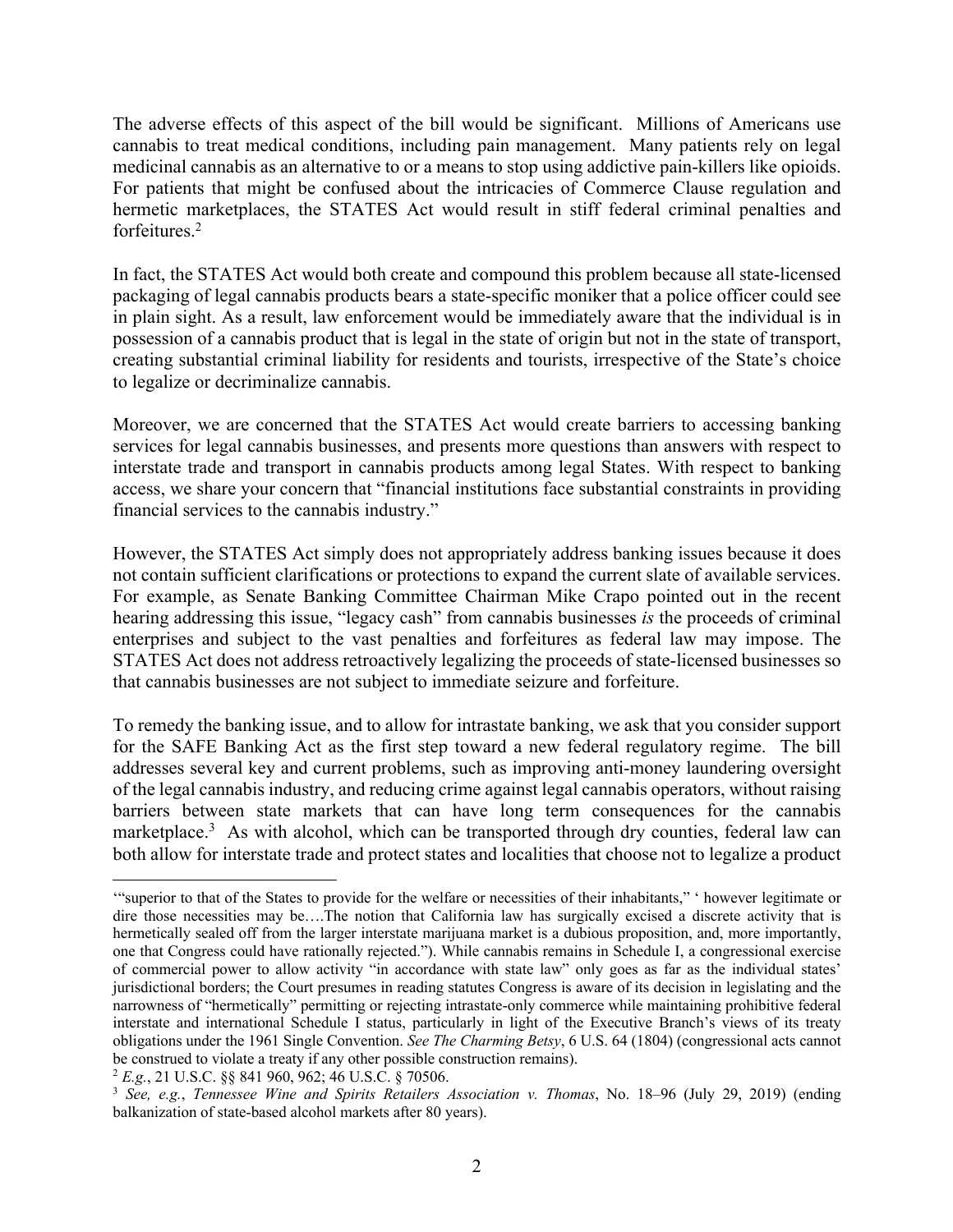from negative externalities. Unlike the STATES Act, the SAFE Banking Act would not preclude such protections.

Additionally, the SAFE Banking Act would provide the greatest benefit to state-chartered banks, who are already interested in and are banking legal cannabis businesses. At present, State activity in intrastate cannabis commerce is protected under the Blumenauer-Joyce appropriations amendment, and has been consistently since 2014. A legislative change, such as the SAFE Banking Act, however, would create long-term certainty for and provide more robust protections to state-chartered banks. Such regulatory certainty and protections are essential to facilitating the financial services, including capital information, legal intrastate businesses will need to compete in a federally-legalized marketplace open to global competitors.

Importantly, the SAFE Banking Act is a bipartisan bill with over 200 co-sponsors in the House of Representative that is widely supported by the legal cannabis industry as well as the financial services industry, specifically by the American Bankers Association, Credit Union National Association, Independent Community Bankers of America, and National Bankers Association. The bill is expected to pass the House this week and has already received attention in the Senate as the Senate Banking Committee held a hearing on cannabis banking. Moreover, we believe the bill likely will be improved upon in the Senate to clarify the "legacy cash" issue unaddressed by the STATES Act.

Thank you for your attention to this urgent issue that affects millions of American patients and adult-users in the various states. Please let us know if we can be a resource.

Best Regards,

Global Alliance for Cannabis Commerce (GACC) Lompoc Valley Cannabis Association (LVCA) Craft Cannabis Alliance (CCA) Marijuana Industry Trade Association (MITA-AZ) United Medical Marijuana Coalition (UMMC)



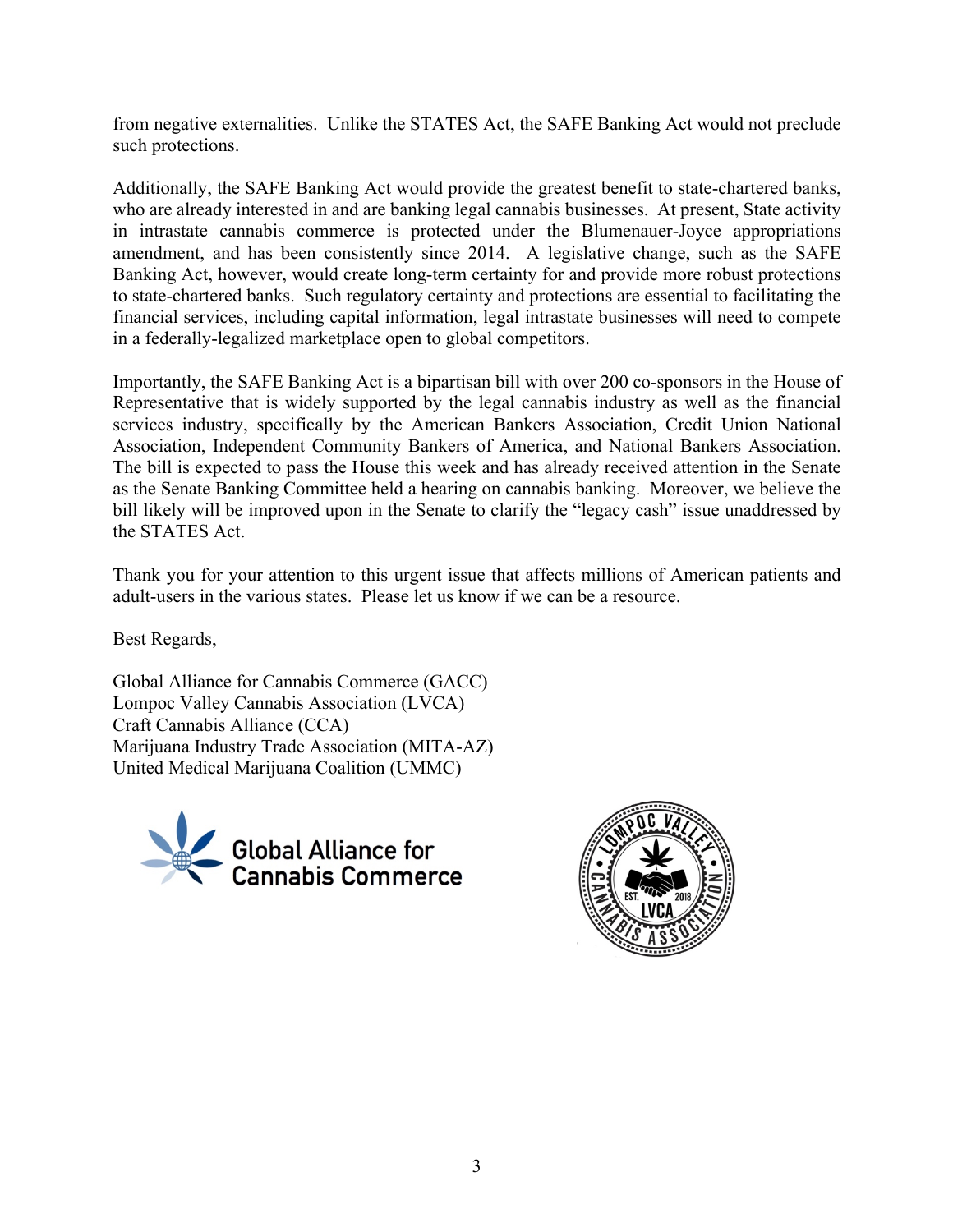





## To:

The Hon. Karl Racine Attorney General for the District of Columbia 441 4th Street, NW Washington, DC 20001

The Hon. Aaron Ford Nevada Attorney General 100 North Carson Street Carson City, NV 89701

The Hon. Letitia James New York Attorney General The Capitol Albany, NY 12224

The Hon. Kevin Clarkson Alaska Attorney General Al1031 W. 4th Avenue Suite 200 Anchorage, AK 99501

The Hon. Xavier Becerra California Attorney General 1300 "I" Street Sacramento, CA 95814

The Hon. Phil Weiser Colorado Attorney General Ralph L. Carr Judicial Building 1300 Broadway, 10th Floor Denver, CO 80203

The Hon. William Tong Connecticut Attorney General 55 Elm St. Hartford, CT 06106

The Hon. Kwame Raoul Illinois Attorney General 100 West Randolph Street Chicago, IL 60601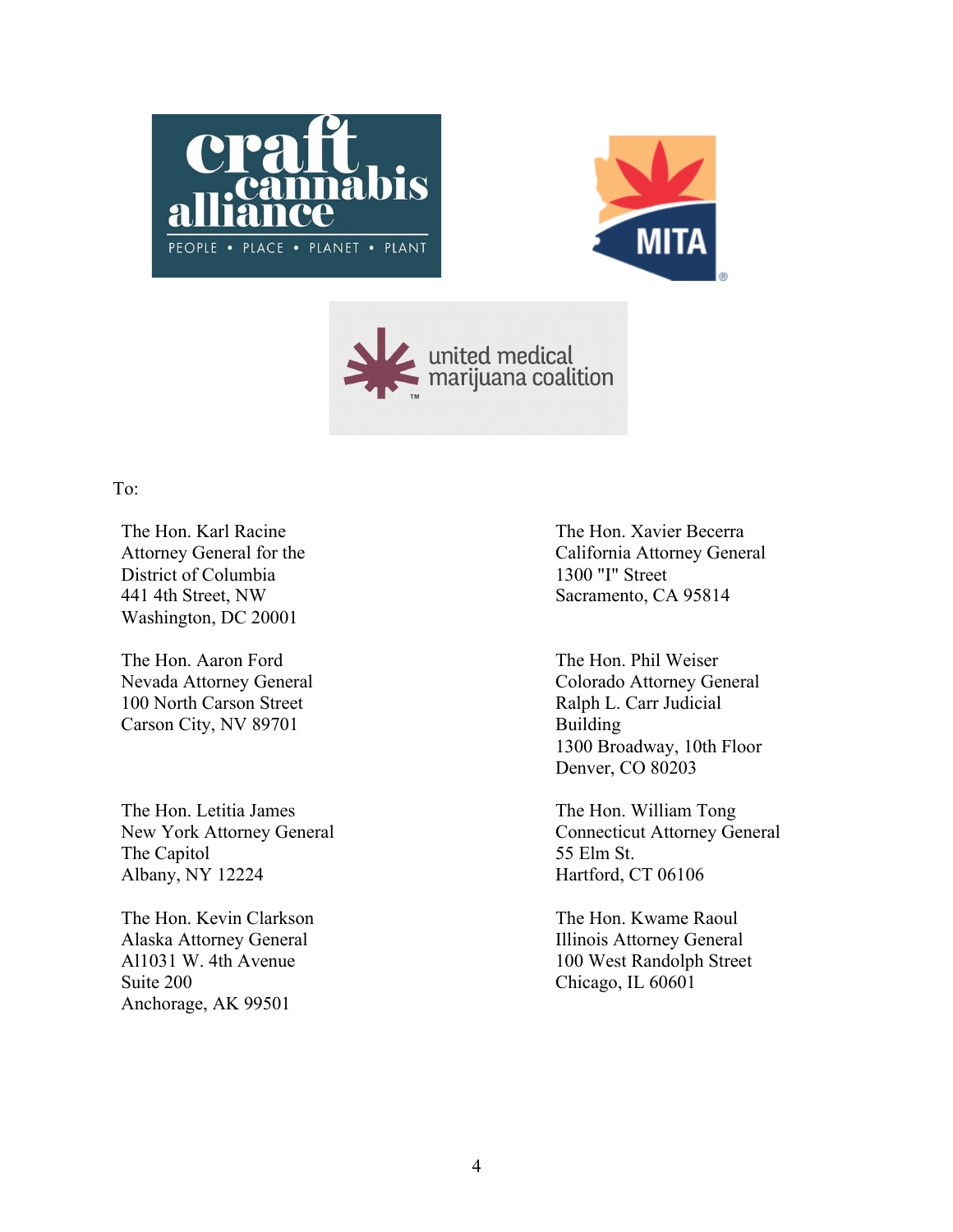The Hon. Andy Beshear Kentucky Attorney General 700 Capitol Avenue Suite 118 Frankfort, KY 40601

The Hon. Aaron Frey Maine Attorney General State House Station 6 Augusta, ME 04333

The Hon. Brian Frosh Maryland Attorney General 200 St. Paul Place Baltimore, MD 21202

The Hon. Maura Healy Massachusetts Attorney General 1 Ashburton Place, 20th Floor Boston, MA 02108

The Hon. Dana Nessel Michigan Attorney General G. Mennen Williams Building 525 W. Ottawa Street P.O. Box 30212 Lansing, MI 48909

The Hon. Keith Ellison 445 Minnesota Street Ste. 1400 St. Paul, MN 55101

The Hon. Tom Miller Iowa Attorney General Hoover State Office Building 1305 E. Walnut Street Des Moines IA 50319

The Hon. Hector Balderas New Mexico Attorney General 201 3rd St. NW Suite 300 Albuquerque, NM 87102

The Hon. Ellen Rosenblum Oregon Attorney General 1162 Court Street NE Salem, OR 97301

The Hon. Josh Shapiro Pennsylvania Attorney General 16th Floor, Strawberry Square Harrisburg, PA 17120

The Hon. Peter Neronha Rhode Island Attorney General 150 S. Main St. Providence, RI 02903

The Hon. T.J. Donovan Vermont Attorney General 109 State Street Montpelier, VT 05609

The Hon. Bob Ferguson Washington Attorney General 1125 Washington Street SE P.O. Box 40100 Olympia, WA 98504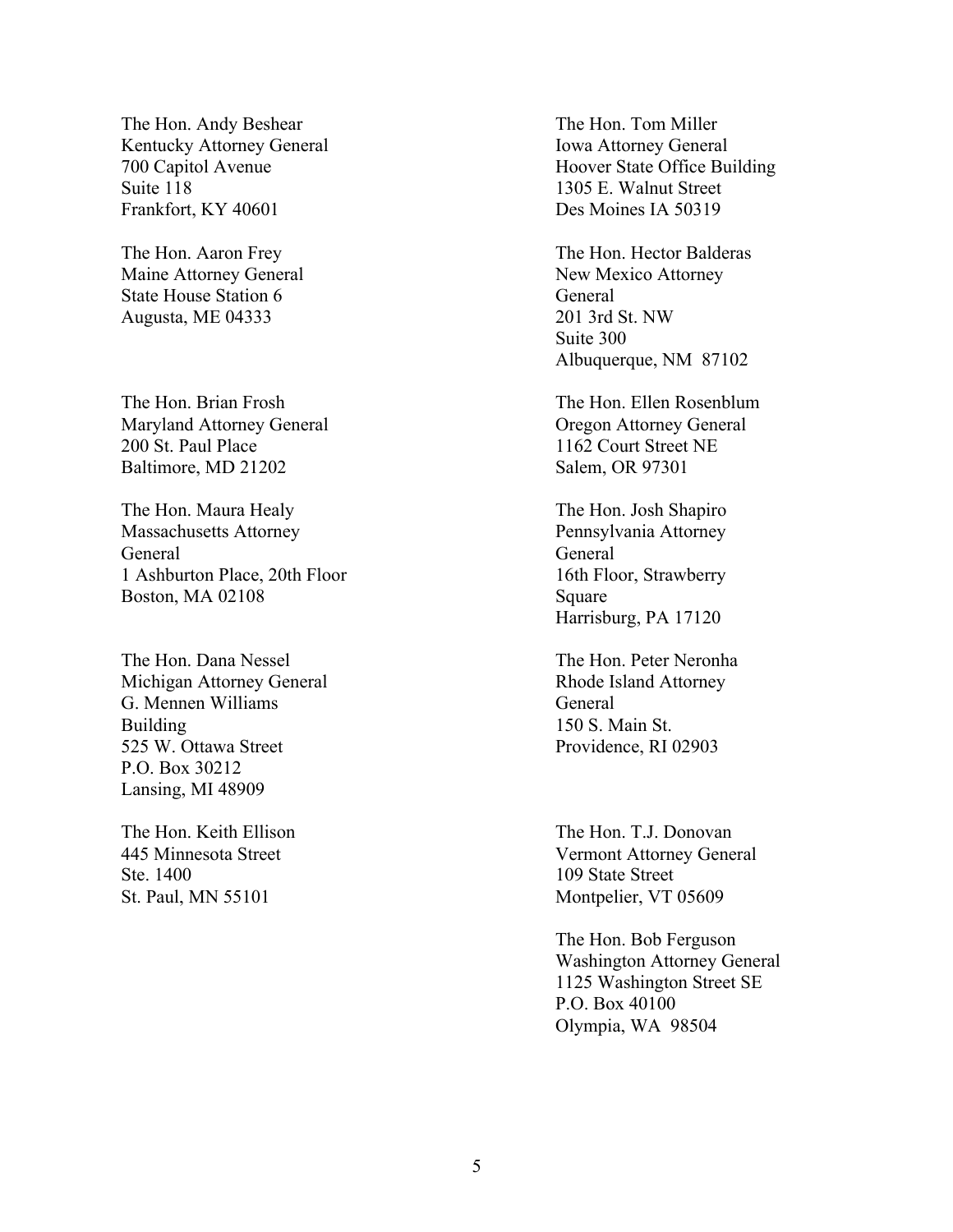## Courtesy Copy:

The Hon. Nancy Pelosi Speaker of the House H-232, The Capitol Washington, DC 20515

The Hon. Kevin McCarthy Minority Leader H-204, The Capitol Washington, DC 20515

The Hon. Mitch McConnell Majority Leader S-230, The Capitol Washington, DC 20510

The Hon. Charles E. Schumer Minority Leader S-221, The Capitol Washington, DC 20510

The Hon. Steny Hoyer Majority Leader H-107, The Capitol Washington, DC 20515

The Hon. Steve Scalise Minority Whip H-148, The Capitol Washington, DC 20515 The Hon. Peter DeFazio Chair House Committee on Transportation and Infrastructure 2134 Rayburn Office Building Washington, DC 20515

The Hon. Sam Graves Ranking Member House Committee on Transportation and Infrastructure 1135 Longworth House Office Building Washington, DC 20515

The Hon. Frank Pallone Chair House Committee on Energy and Commerce 2125 Rayburn House Office Building Washington, DC 20515

The Hon. Greg Walden Ranking Member House Committee on Energy and Commerce 2125 Rayburn House Office Building Washington, DC 20515

The Hon. Jerrold Nadler Chair House Committee on the Judiciary 2141 Rayburn House Office Building Washington, D.C. 20515

The Hon. Doug Collins Ranking Member House Committee on the Judiciary 2141 Rayburn House Office Building Washington, D.C. 20515